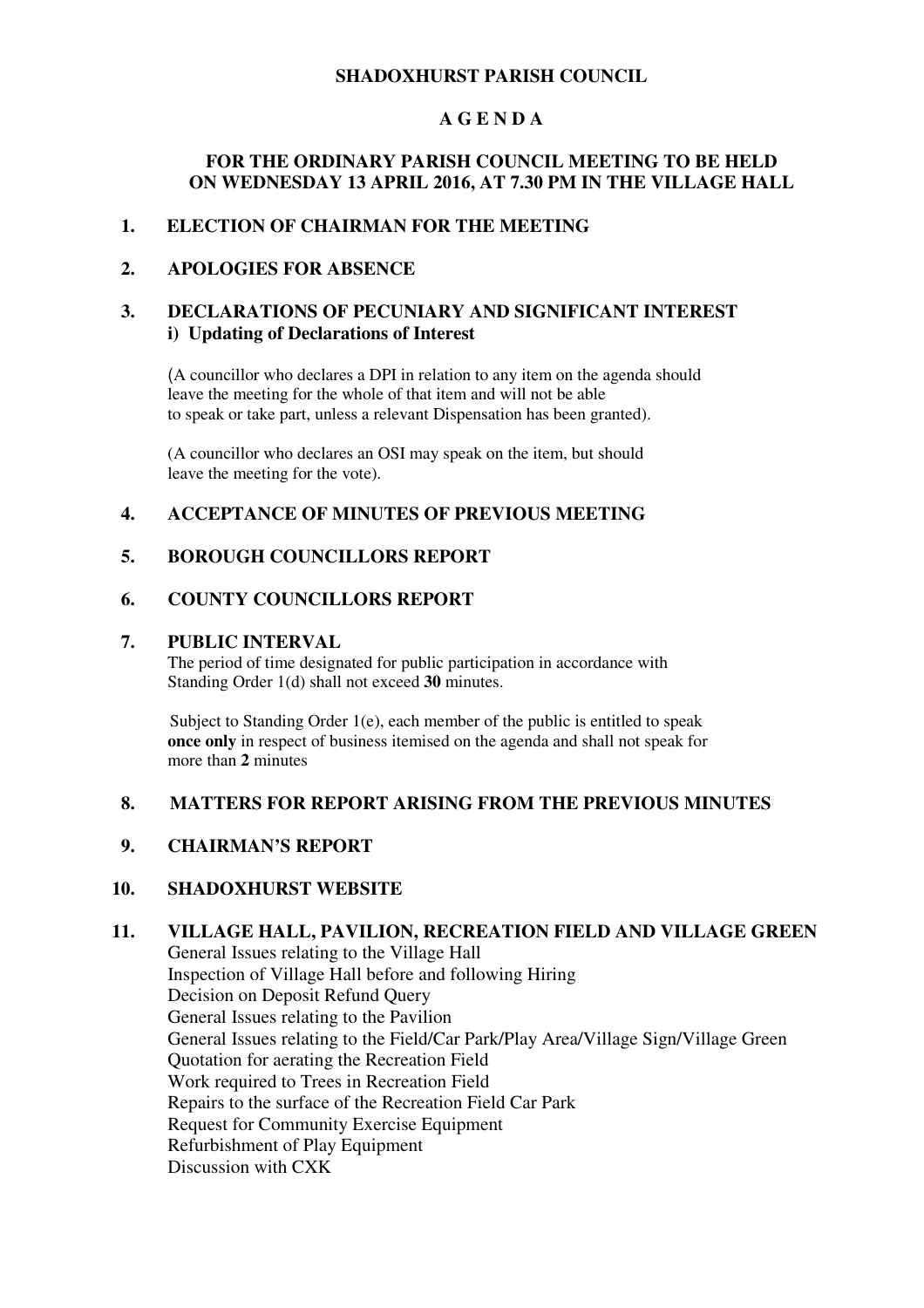#### **12. CORRESPONDENCE, FINANCE AND OTHER COUNCIL BUSINESS**

Correspondence/Email Correspondence Account Balance and Payment of Accounts Insurance Newsletter Risk Assessment Crime and Disorder KALC Report on Joint Parishes Traffic Committee Village Survey and response to questions in Newsletter

### **13. PLANNING**

Details of any **a**pplications received by the date of this agenda will be attached. It there is no list attached, no applications received by date of agenda. Other applications may be discussed if they are received after the date of publication and councillors do not consider them to be contentious. Please contact the Clerk for further information regarding applications.

Any other matters related to Planning issues within the Parish

## **14. OUTSIDE REPORTS**

Tree Warden Footpath Warden

**15. VILLAGE RESPONSIBILITIES**  Items to be reported to KHS/PROW/EA

### **16. FORUM FOR EXCHANGE OF INFORMATION BETWEEN COUNCILLORS**

*Parish Clerk* 6 April 2016